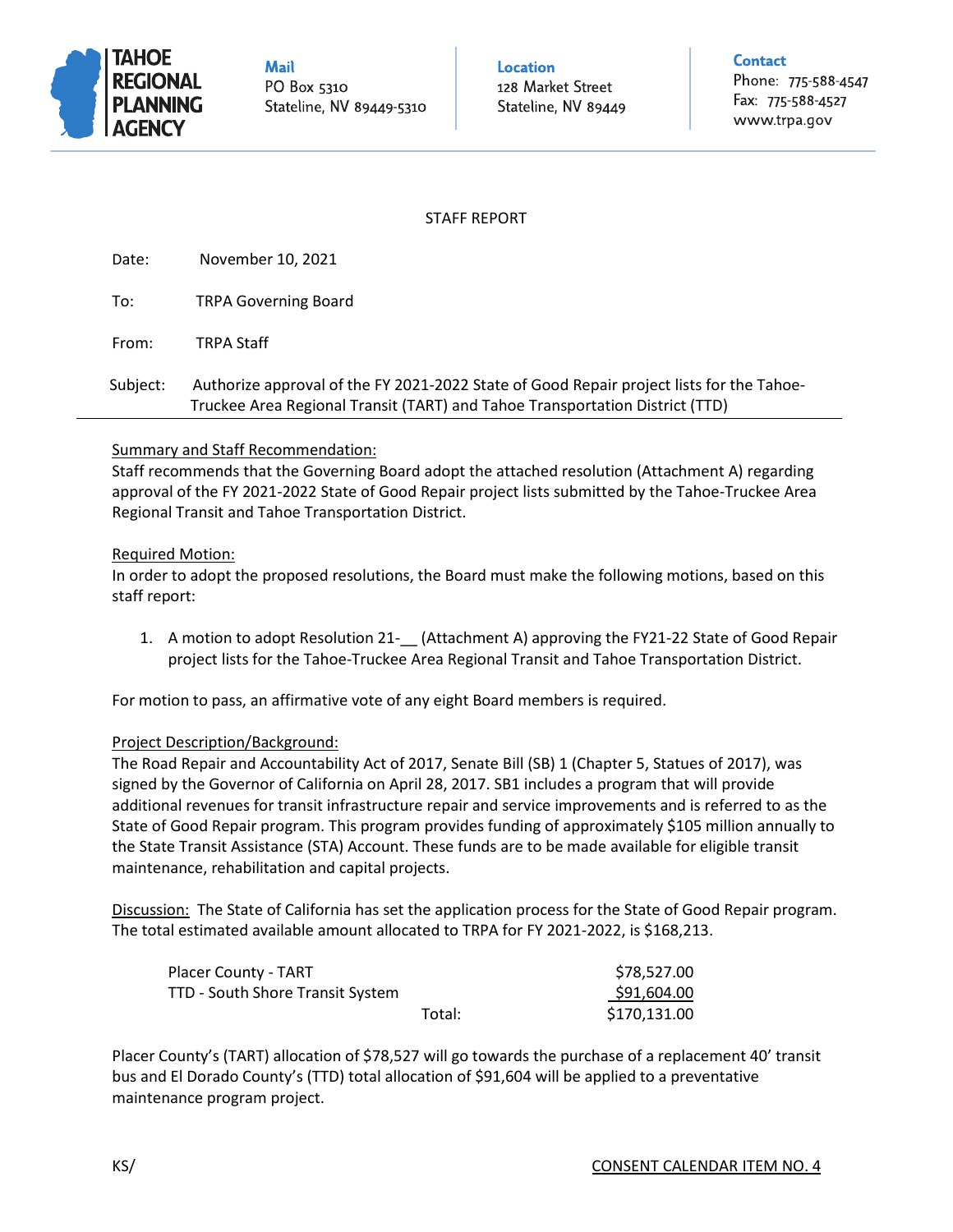#### Project Details:

|                                     | <b>Tahoe Transportation District</b> | <b>Tahoe Truckee Area Regional</b><br><b>Transit</b> |
|-------------------------------------|--------------------------------------|------------------------------------------------------|
| <b>Title</b>                        | FY 21-22 Preventative                | Tahoe Truckee Area Regional                          |
|                                     | Maintenance                          | <b>Transit Bus Purchase</b>                          |
|                                     | These funds will be used for         | Replacement of a 40' transit bus                     |
| <b>Description</b>                  | preventative maintenance             | for Tahoe Truckee Area Regional                      |
|                                     | activities                           | <b>Transit</b>                                       |
| <b>Asset Type</b>                   | <b>Rolling Stock/Fleet</b>           | <b>Rolling Stock/Fleet</b>                           |
| <b>Project Category</b>             | Maintenance                          | Replacement                                          |
| <b>Est. Useful Life</b>             | 5                                    | 12                                                   |
| <b>Est. Project Start Date</b>      | 7/1/2021                             | 7/1/2021                                             |
| <b>Est. Project Completion Date</b> | 6/30/2022                            | 6/30/2022                                            |
| <b>Est. 99313 Costs</b>             | \$91,604                             | \$78,527                                             |
| <b>Est. 99314 Costs</b>             | \$9,283                              | \$0                                                  |

### Contact Information:

For questions regarding this agenda item, please contact Kira Smith, at (775) 589-5236 or ksmith@trpa.gov.

### Attachments:

A. Resolution 2021-\_\_ (Approval of Project List)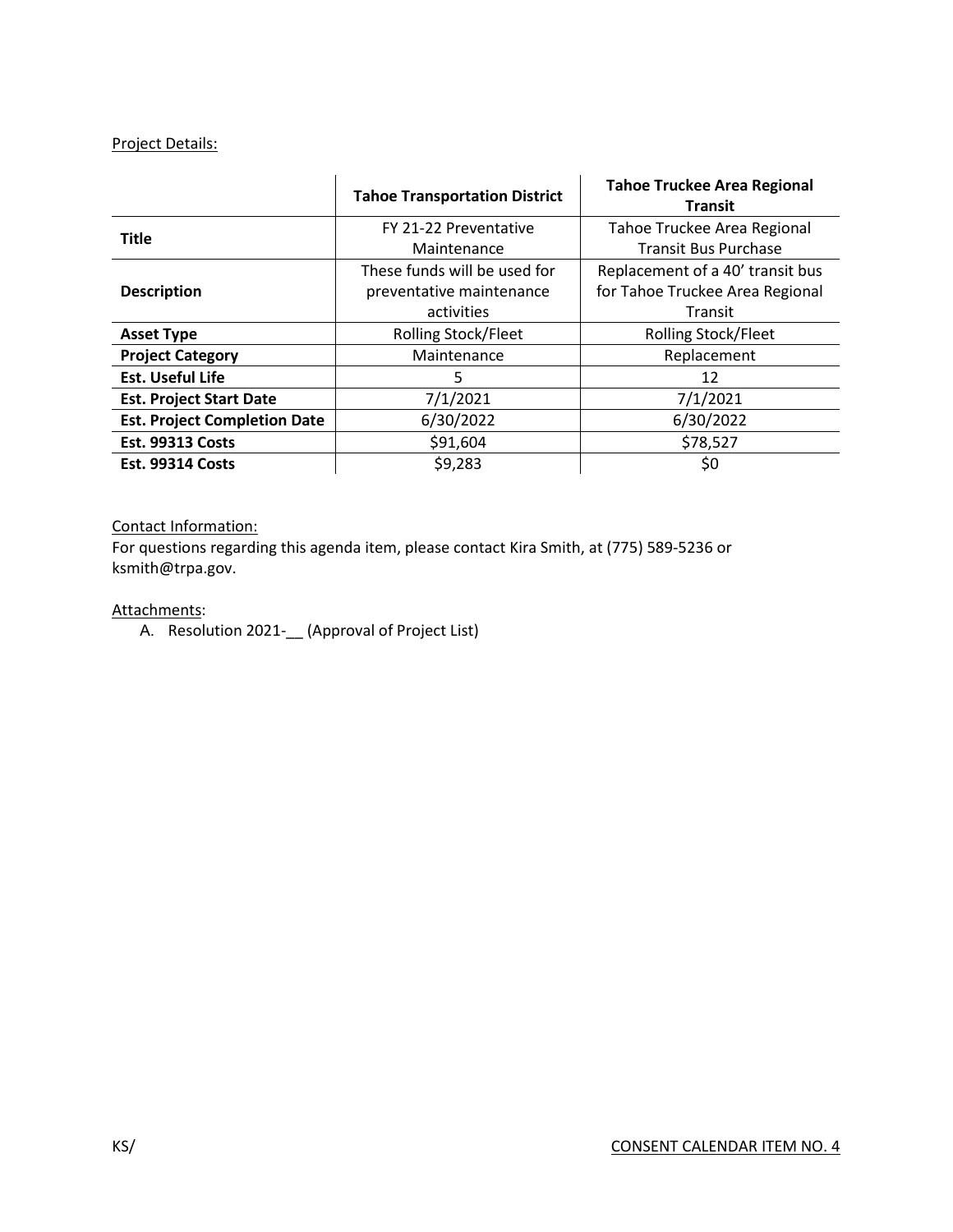## Attachment A

Resolution 2021-\_\_ (Approval of Project List)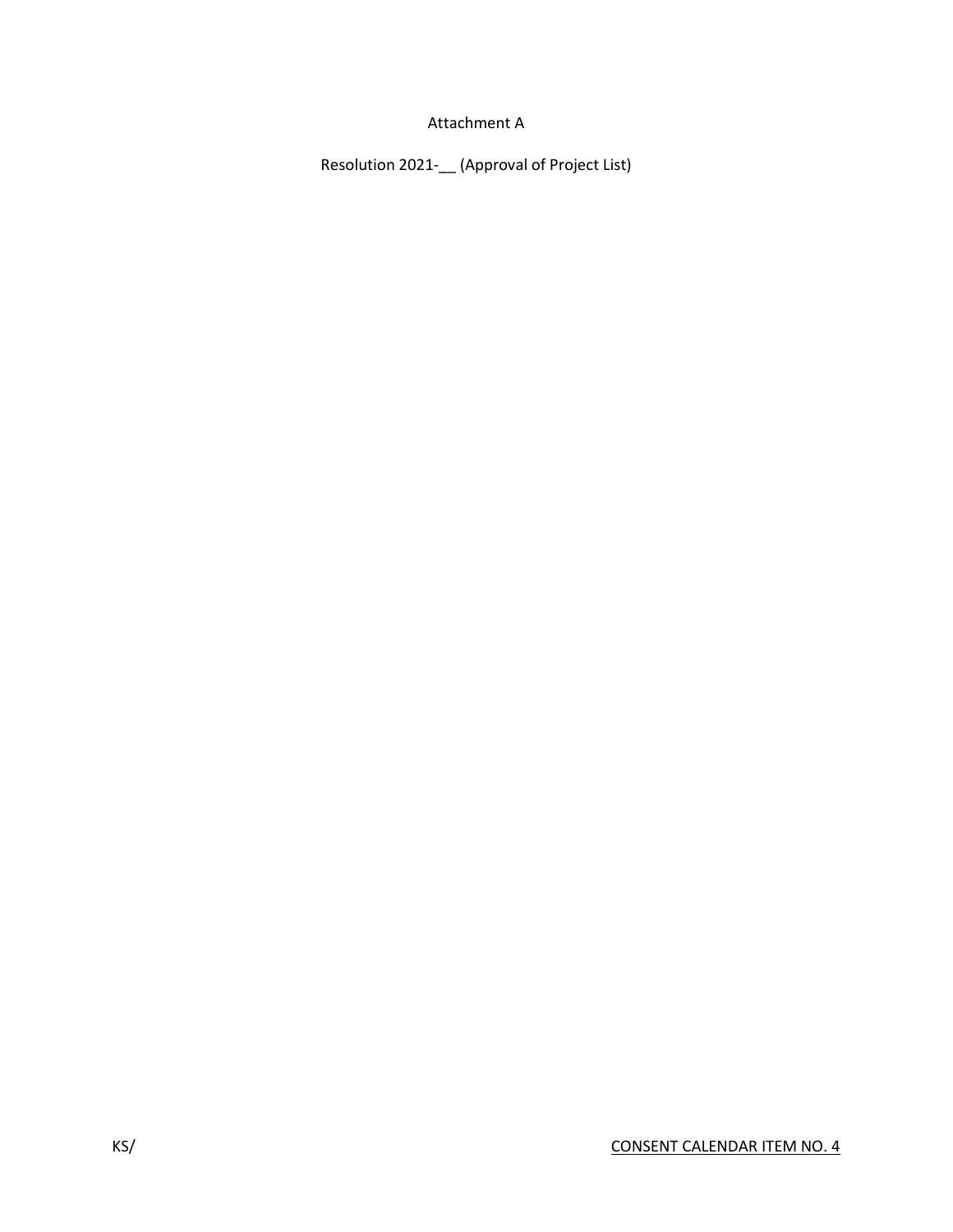# TAHOE REGIONAL PLANNING AGENCY TRPA RESOLUTION NO. 2021 –

## APPROVAL OF THE FISCAL YEAR 2021-2022 PROJECT LIST TO BE FUNDED BY THE CALIFORNIA STATE OF GOOD REPAIR PROGRAM

WHEREAS, the Tahoe Regional Planning Agency (TRPA) is designated by the State of California as the Regional Transportation Planning Agency (RTPA) for the California portion of the Tahoe Region and is an eligible project sponsor and so may receive State Transit Assistance funding from the State of Good Repair Account (SGR) now or sometime in the future for transit projects; and

WHEREAS, the statutes related to state-funded transit projects require a local or regional implementing agency to abide by various regulations; and

WHEREAS, Senate Bill 1 (2017) named the Department of Transportation (Department) as the administrative agency for the SGR; and Whereas, the Department has developed guidelines for administering and distributing SGR funds to eligible project sponsors (local agencies); and

WHEREAS, the Tahoe Regional Planning Agency has received project lists from Tahoe-Truckee Area Regional Transit and Tahoe Transportation District that meet the criteria outlined in Senate Bill 1 (2017); and

WHEREAS, the proposed projects meet the criteria outlined in Senate Bill 1 (2017); and

WHEREAS, the Tahoe Regional Planning Agency concurs with and approves the project lists for the State of Good Repair Program funds; and

WHEREAS, the State of California requires the Tahoe Regional Planning Agency to obtain Governing Board approval for projects submitted for funding under the California State of Good Repair Program.

NOW, THEREFORE, BE IT RESOLVED, that the Tahoe Regional Planning Agency Governing Board hereby approves the SB1 State of Good Repair Project List for FY 2021-22; and

NOW, THEREFORE, BE IT RESOLVED, by the Board of Directors of the Tahoe Regional Planning Agency, that the fund recipient agrees to comply with all conditions and requirements set forth in the Certification and Assurances document and applicable statutes, regulations and guidelines for all SGR funded transit capital projects.

NOW, THEREFORE, BE IT RESOLVED, that Joanne Marchetta, Executive Director, or her designee, is hereby authorized to submit a request for Scheduled Allocation of the SB1 State of Good Repair funds and to execute the related grant applications, forms and agreements.